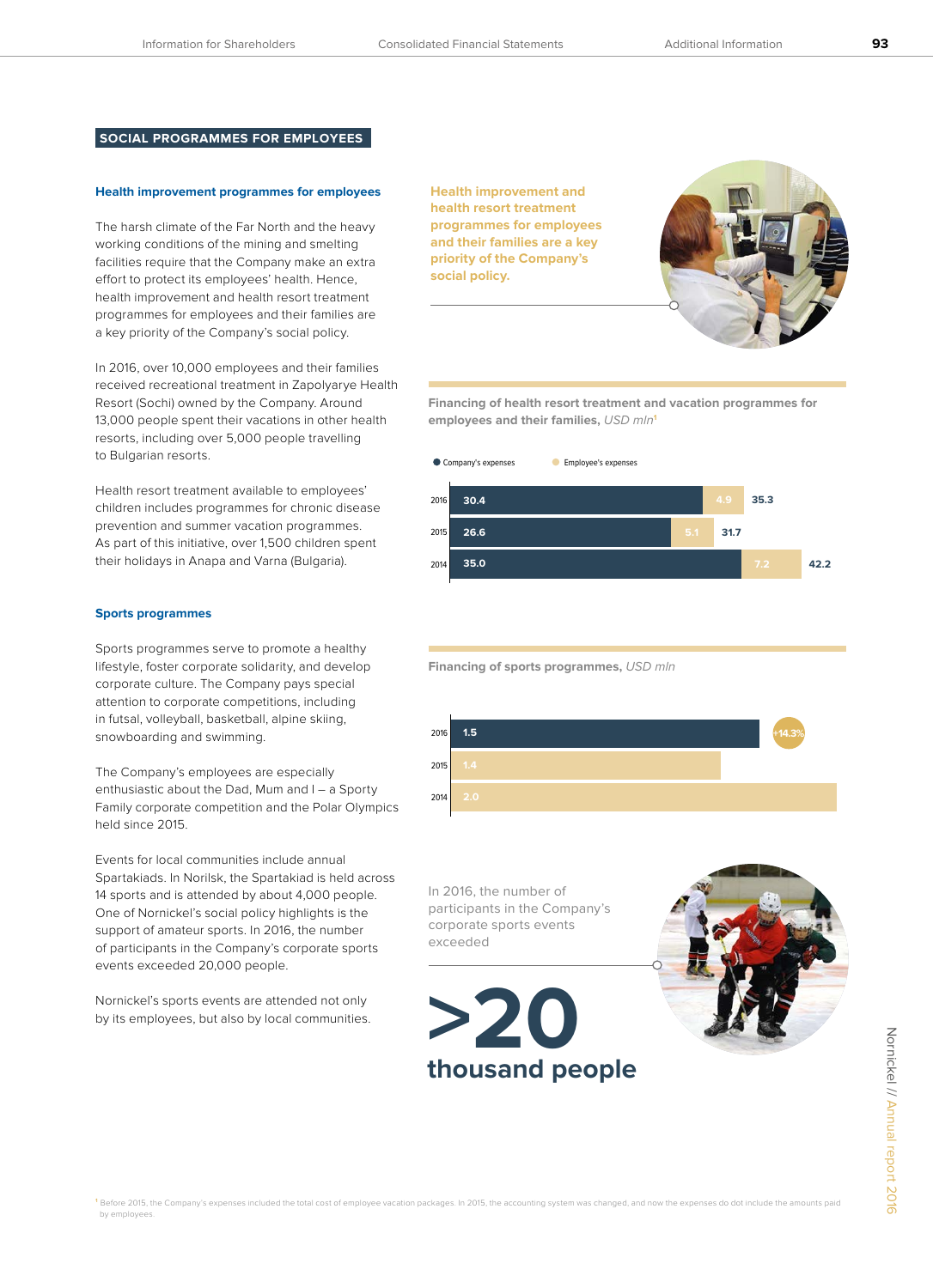

#### **Housing programmes**



**Our Home and My Home programmes**

These programmes aim to provide the Company's employees with housing in Russia's mild climate regions. The Company purchases ready-for-living apartments in various Russian regions, and provides them to eligible employees under co-financing agreements. In 2014–2016, apartment locations included the Moscow and Tver Regions and the Krasnodar Territory.

Our Home programme has been in place since 2010 and is intended for employees of Polar Division, Polar Transportation Branch and Kola MMC. My Home programme was launched in 2011 and covers 13 facilities operating in Norilsk, the Taimyrsky Dolgano-Nenetsky Municipal District and Murmansk Region. Since the roll-out of the programme, 2,841 apartments have been provided to the Company's employees. In total, the Company has purchased 3,404 ready-for-living apartments, including 560 ones in 2016.

Under the programme, the Company pays up to half the cost of the apartment (up to USD 30,000), with the rest paid by the employee within a certain period of employment with Norilsk Nickel (from five to ten years). The cost of housing remains unchanged for the entire period of the employee's participation in the programme. Ownership rights are registered at the end of the programme, but the employee may move in immediately after receiving the apartment.

The Company's commitment to purchase up to 550 apartments for its employees annually was included in the collective bargaining agreement for 2012–2015.

> The Company's commitment to purchase up to